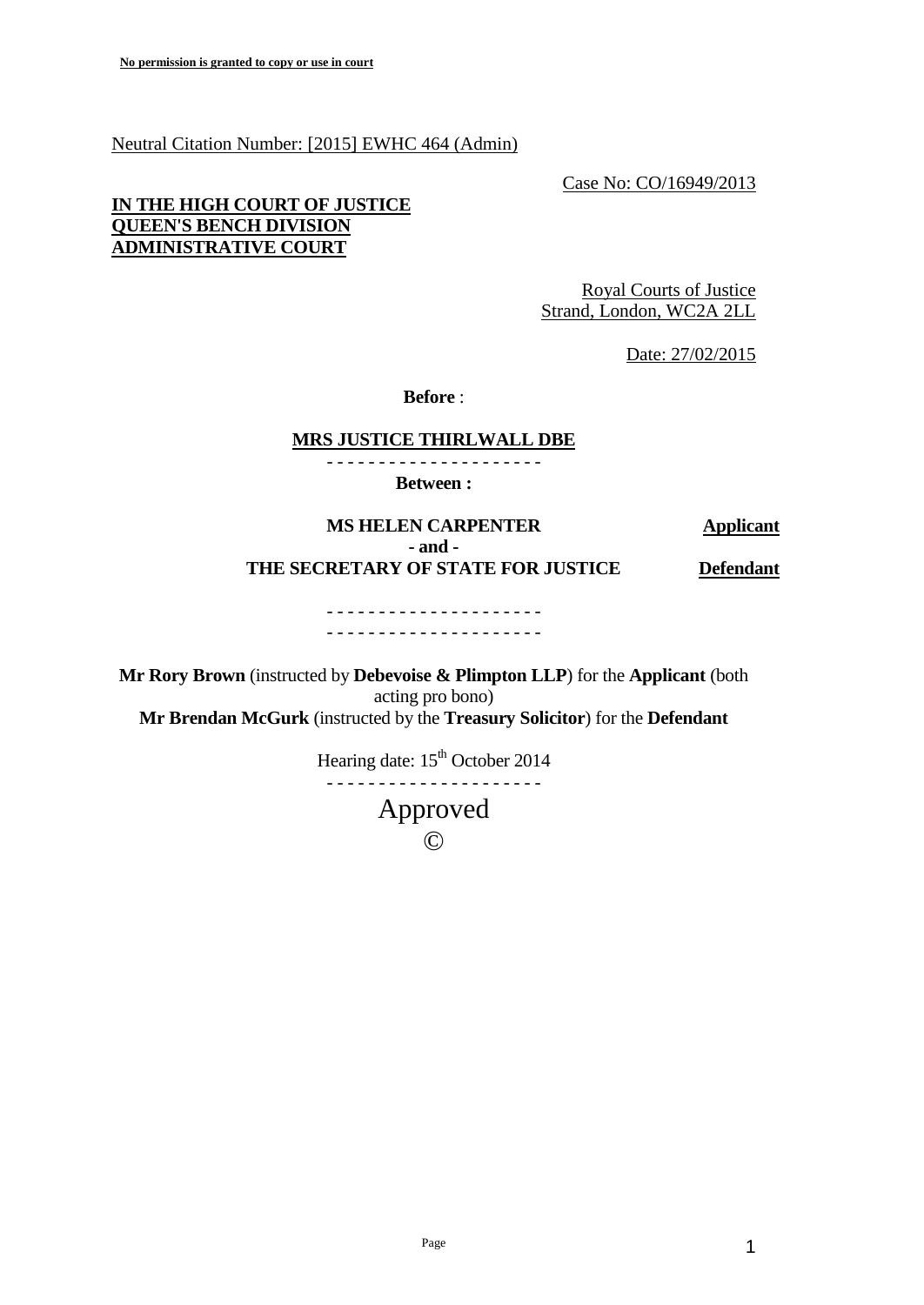#### **MRS JUSTICE THIRLWALL :**

1. In November 2011 the applicant obtained a Gender Recognition Certificate in accordance with the provisions of the Gender Recognition Act 2004. She is a post-operative male-to-female transsexual person. This is her application under Part 18 of the Family Procedural Rules 2010 for an order that:

"Section 3(3) of the Gender Recognition Act 2004 is incompatible with the rights in the European Convention of Human Rights as enshrined in the Human Rights Act 1998".

2. It is the Secretary of State's case that there is no incompatibility.

## **Procedural background**

3. The applicant was born male in September 1950. On  $12<sup>th</sup>$  May 2011 she applied to the gender recognition panel for the grant of a Gender Recognition Certificate. She submitted medical reports from a psychiatrist and two other doctors. The Panel requested further information, in particular a report from a registered medical practitioner providing details of surgery and treatment she had undergone to change sexual characteristics. In due course a further report was provided by the surgeon. The applicant brought an appeal against what she said was the refusal of the Panel to grant a certificate. The appeal came before Mr Justice Holman on the 3<sup>rd</sup> October 2012. It was rejected. Holman J concluded that the Panel had not at any stage rejected the application. Her appeal was dismissed.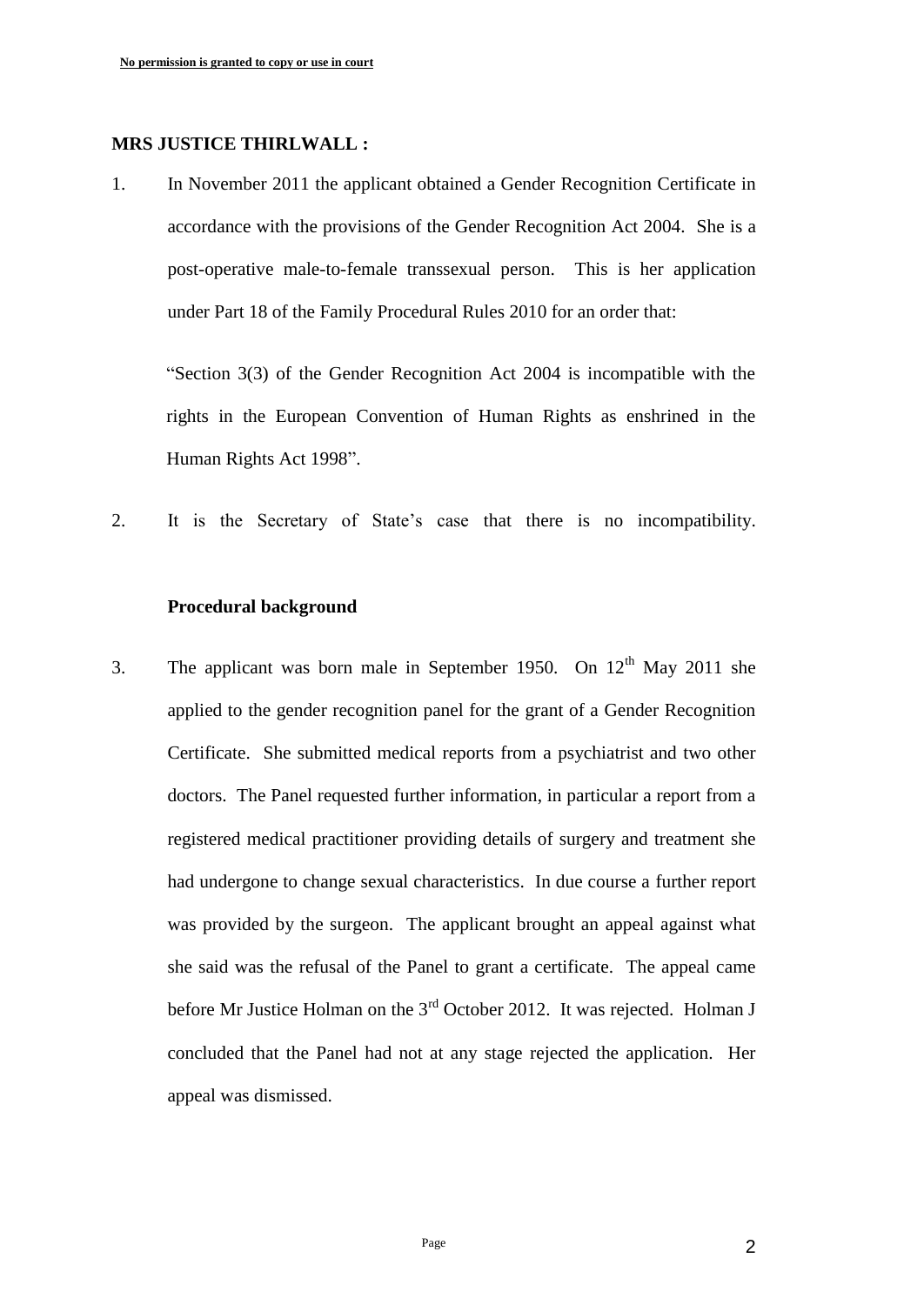4. In the meantime a certificate had been granted in November 2011. This freestanding application for a declaration of incompatibility was listed for hearing on 21<sup>st</sup> November 2012. It was adjourned and eventually came before me on  $15<sup>th</sup>$  October 2014.

## **Gender dysphoria**

5. Gender dysphoria occurs where a person experiences discomfort or distress as a result of a mismatch between his or her biological sex and the gender with which they identify. Until recently it was considered a psychiatric disorder. The current approach has moved away from categorising it as a disorder and towards a description of its characteristics. Many people who have gender dysphoria choose to live as a member of the sex with which they identify, namely the sex of their acquired gender. Most have counselling or other psychological therapies, usually to assist them in making the transition to living in their acquired gender. A very significant proportion undergo hormone treatment. Some undergo hormone treatment and radical surgery to align their physical and psychological features with their acquired gender. I was told that some people live in their acquired gender and undergo no treatment of any type.

#### **Statutory framework**

6. The Gender Recognition Act 2004 (GRA) permits a transsexual person aged at least 18 to apply for a Gender Recognition Certificate. The effect of the certificate is that the person's gender becomes for all purposes the acquired gender. Thus, if the acquired gender is the male gender, the person's gender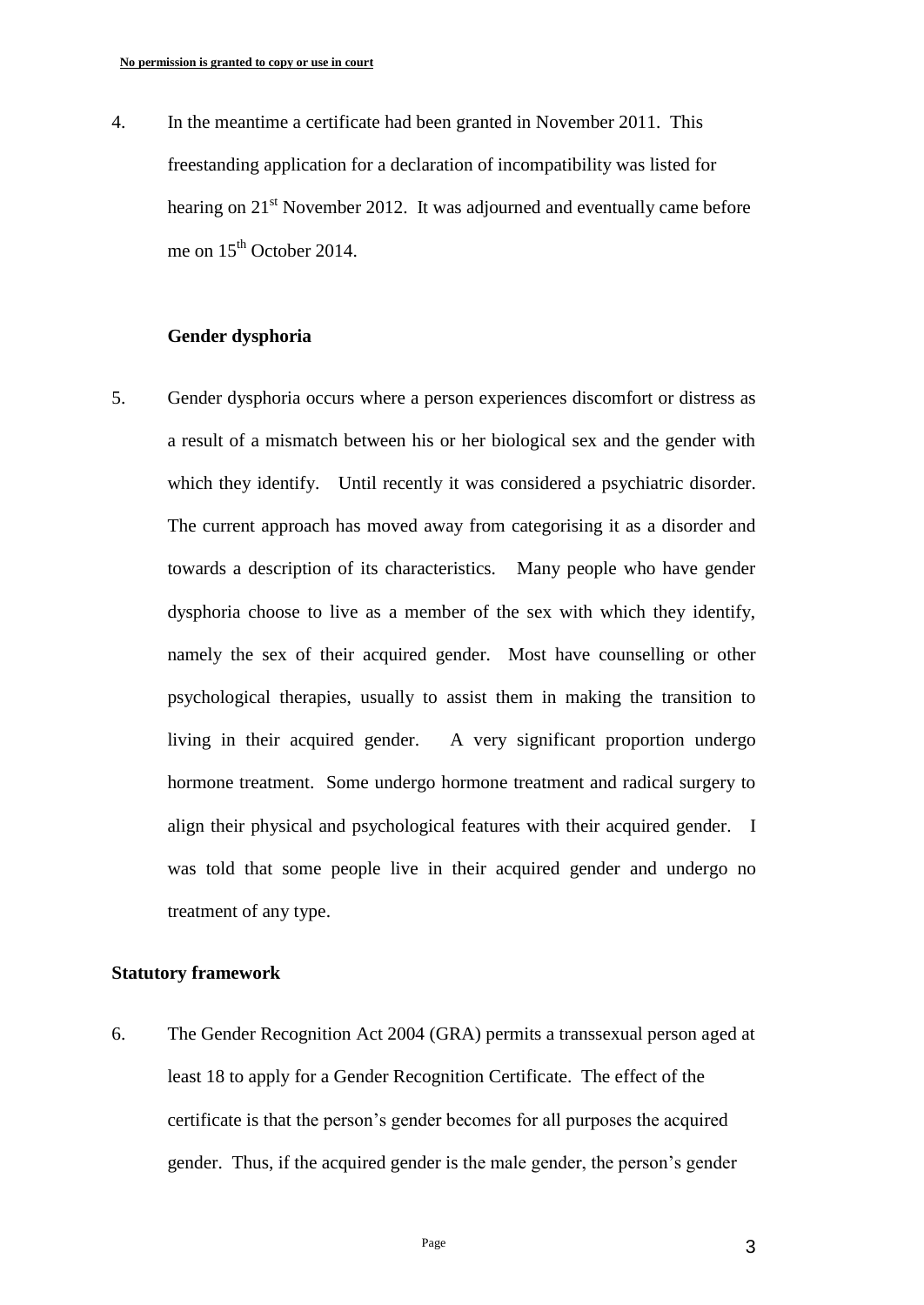becomes that of a man and, if it is the female gender, the person's gender becomes that of a woman (see S9 of the GRA).

- 7. The GRA was the UK government's response to findings against it in **Goodwin v United Kingdom [2002] 25 EHRR 18***.* Mr McGurk produced for the hearing extracts from the debates from the House of Lords in respect of the GRA. Interesting though the debates are I could see no basis upon which their contents were admissible on this application.
- 8. Since its implementation the GRA has been considered by a number of domestic courts, the European Court of Human Rights and other bodies. In **Grant v the United Kingdom** a decision of the European Court of Human Rights in May 2006 (2007) 44 EHRR1 the applicant, born male, had gender reassignment surgery at the age of 26. When she was approaching her  $60<sup>th</sup>$ birthday she sought a state pension. This was refused on the grounds that she was, in law, male. At the time her case was before the domestic courts the GRA had not yet been enacted. By the time of the hearing in Strasbourg it was in force. Mr McGurk drew my attention to paragraphs 28-31 of the decision. At paragraph 30:

"the GRA 2004 has been adopted by parliament since the introduction of this application. It received Royal Assent on July 2004. Under the Act, individuals who satisfy certain criteria are able to apply to a gender recognition panel for a Gender Recognition Certificate. From the date of the grant of such a certificate, which is prospective in effect, an individual is afforded legal recognition in their acquired gender. In particular, social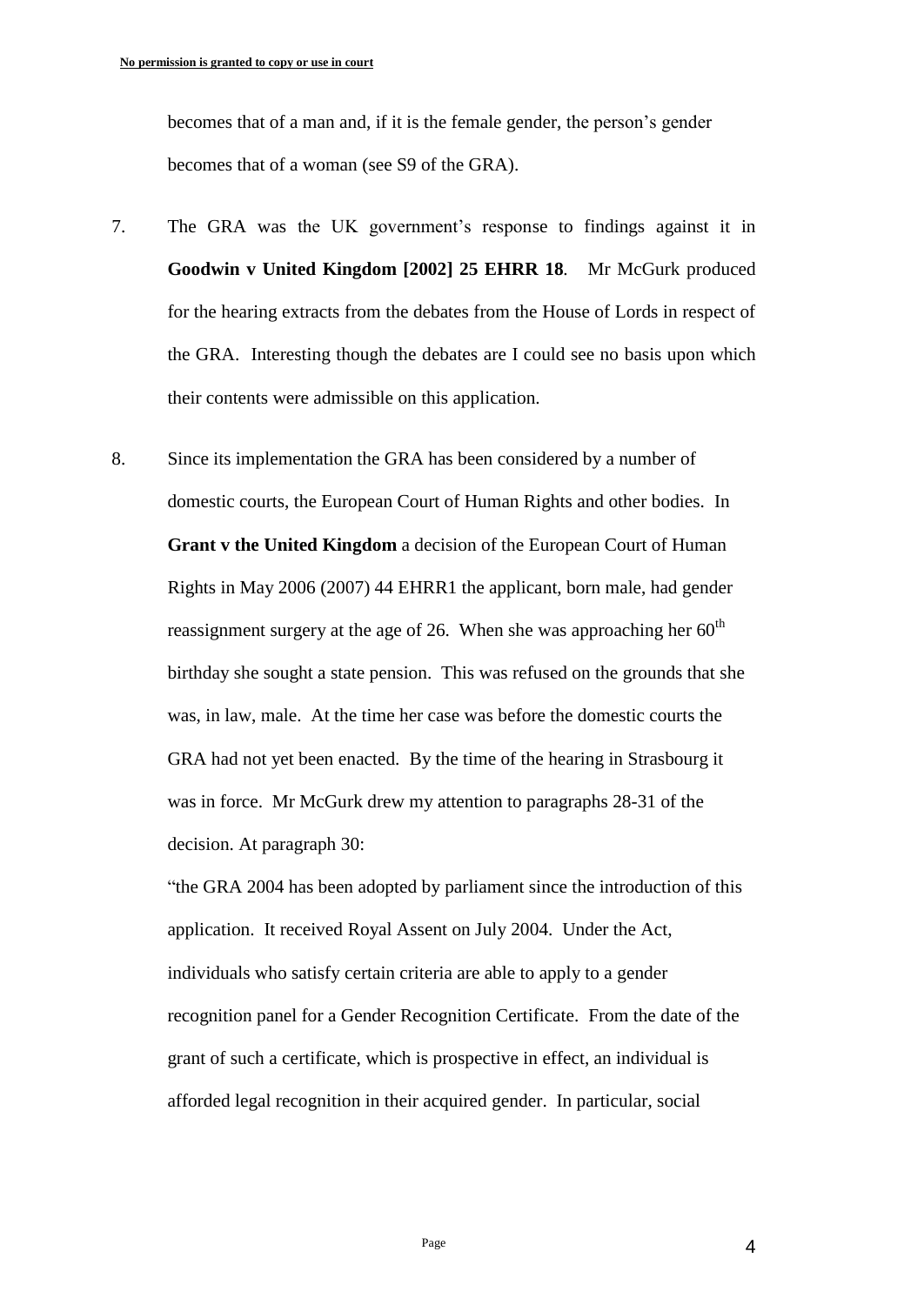security benefits and the state retirement pension are paid according to the acquired gender."

- 9. At paragraph 41, having considered the arguments in respect of the matters in issue, the court said "the present applicant's victim status came to an end when the GRA 2004 came into force, thereby providing the applicant with the means on a domestic level to obtain the legal recognition previously denied".
- 10. The Act was considered by the United Nations Committee on Human Rights. Having considered a report submitted by the United Kingdom under Article 40 of the International Covenant on Civil and Political Rights, the committee welcomed "the adoption of the Civil Partnership Act 2004, the Gender Recognition Act 2004, the Equality Act 2006, and the Sex Discrimination (Amendment of Legislation) Regulations 2008. – see chapter 5 of the report. Mr McGurk relied on the approval given to the Act as support for his submission that there is no incompatibility between the GRA and the rights enshrined in the ECHR. He also relied on the decisions of the domestic courts where the GRA has been challenged. He submitted that it would be extremely surprising were the very Act which was designed to ensure the United Kingdom's compliance with Article 8 should, in fact, have achieved precisely the opposite effect.
- 11. Whilst the courts have given broad approval of the Act, as has the United Nations Committee, that approval does not preclude a closer analysis of the statute which might lead to a different result. Mr McGurk reminded me that the relevant Minister certified that the Act complied with the UK's duties under ECHR. That means that the government intended to comply and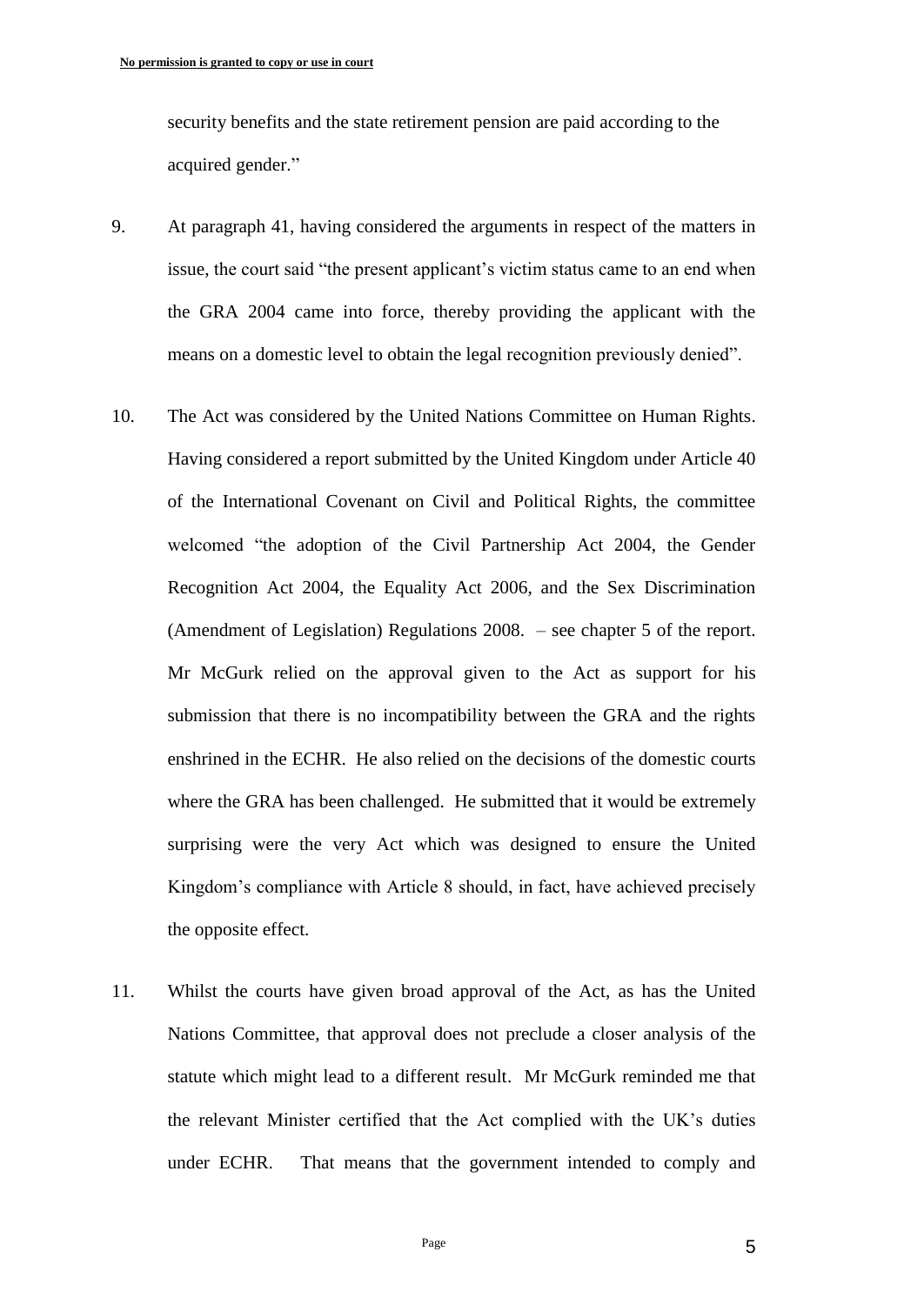understood that it had done so. The question for me is whether Section 3(3) of the Act is compatible with the convention.

## **The Act**

12. Section 1 reads, so far as is relevant,

Applications

1(1) A person of either gender who is aged at least 18 may make an application for a gender recognition certificate on the basis of –

(a) living in the other gender…

 (2) In this Act "*the acquired gender*", in relation to a person by whom an application under subsection (1) is or has been made, means-

(a) in the case of an application under paragraph (a) of that subsection, the gender in which the person is living…

 (3) An application under subsection (1) is to be determined by a Gender Recognition Panel…

Section 2 reads:

### Determination of applications

- (1) In the case of an application under section  $1(1)(a)$ , the Panel must grant the application if satisfied that the applicant-
	- (a) has or has had gender dysphoria,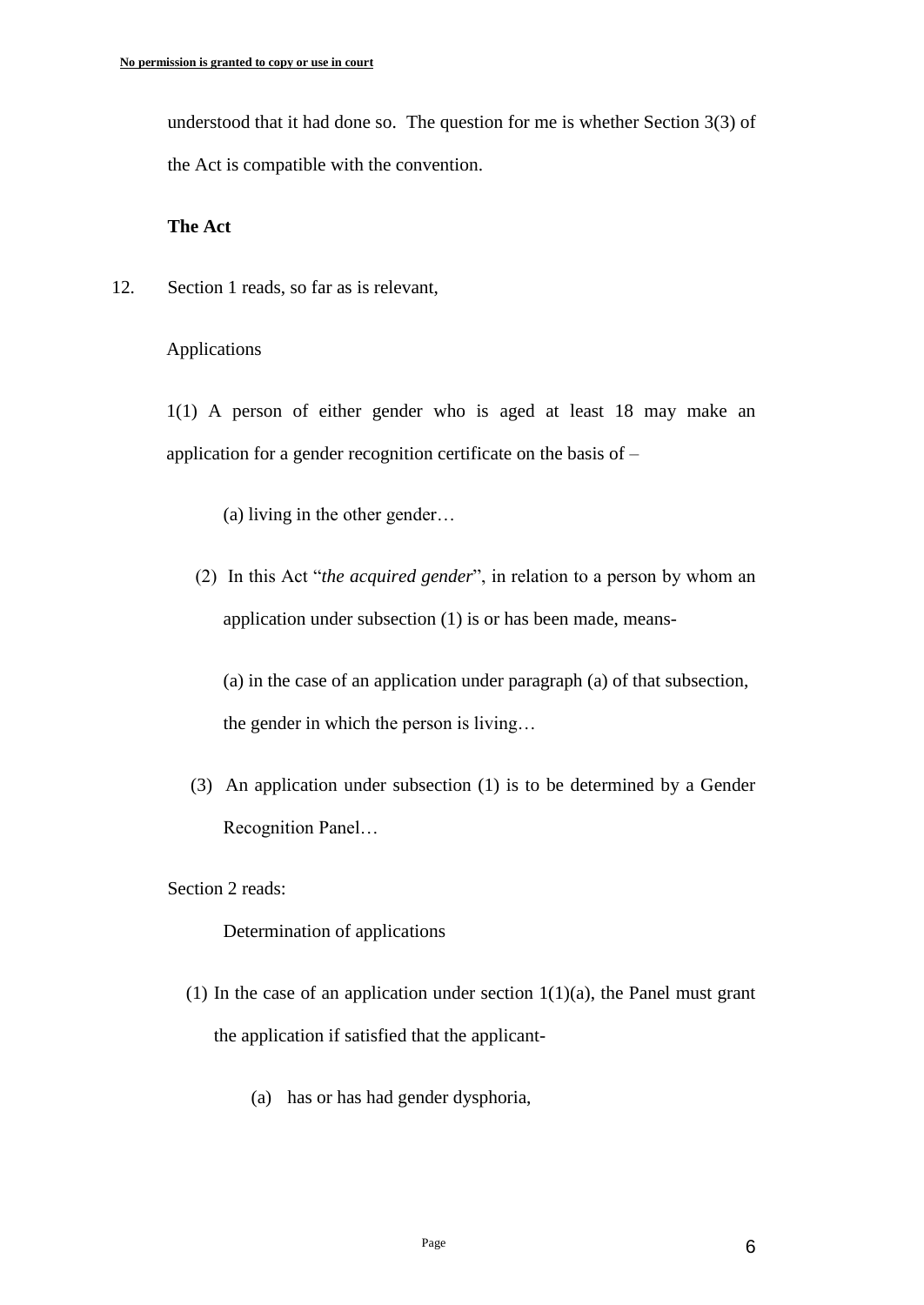- (b) has lived in the acquired gender throughout the period of two years ending with the date on which the application is made,
- (c) intends to continue to live in the acquired gender until death, and
- (d) complies with the requirements imposed by and under section 3…
- (2) The Panel must reject an application under section 1(1) if not required by subsection  $(1)$  or  $(2)$  to grant it...

Section 3

Evidence

(1) An application under section  $1(1)(a)$  must include either-

(a) a report made by a registered medical practitioner practising in the field of gender dysphoria and a report made by another registered medical practitioner (who may, but need not, practise in that field), or

(b) a report made by a registered psychologist practising in that field and a report made by a registered medical practitioner (who may, but need not, practise in that field).

(2) But subsection (1) is not complied with unless a report required by that subsection and made by-

(a) a registered medical practitioner, or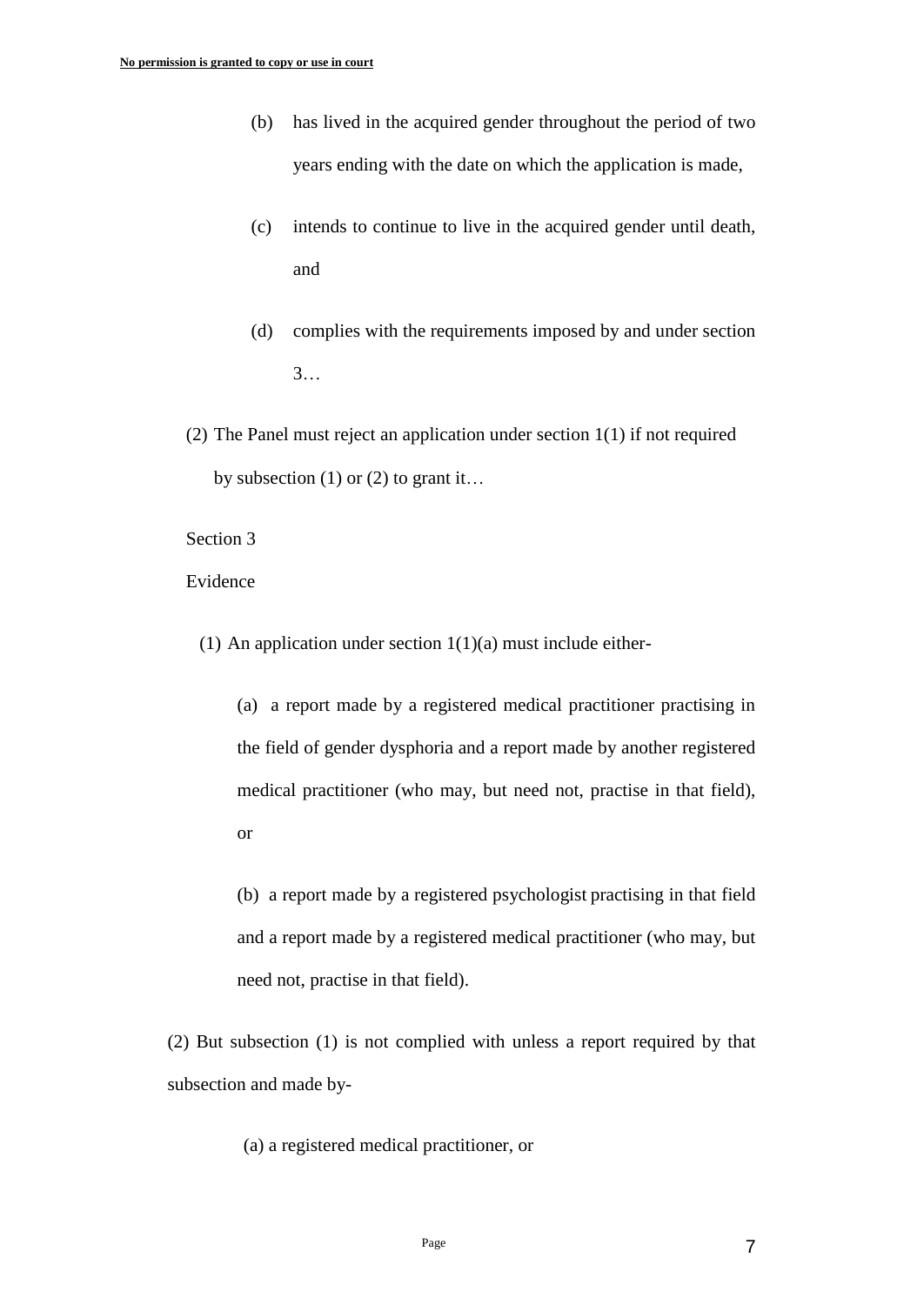(b) a registered psychologist

practising in the field of gender dysphoria includes details of the diagnosis of the applicant's gender dysphoria.

- (3) And subsection (1) is not complied with in a case where-
	- (a) the applicant has undergone or is undergoing treatment for the purpose of modifying sexual characteristics, or
	- (b) treatment for that purpose has been prescribed or planned for the applicant,

unless at least one of the reports required by that subsection includes details of it.

(4) An application under section  $1(1)(a)$  must also include a statutory declaration by the applicant that the applicant meets the conditions in section  $2(1)(b)$  and  $(c)$ 

…

(6) Any application under section 1(1) must include… (c) any other information or evidence which the Panel which is to determine the application may require,

and may include any other information or evidence which the applicant wishes to include.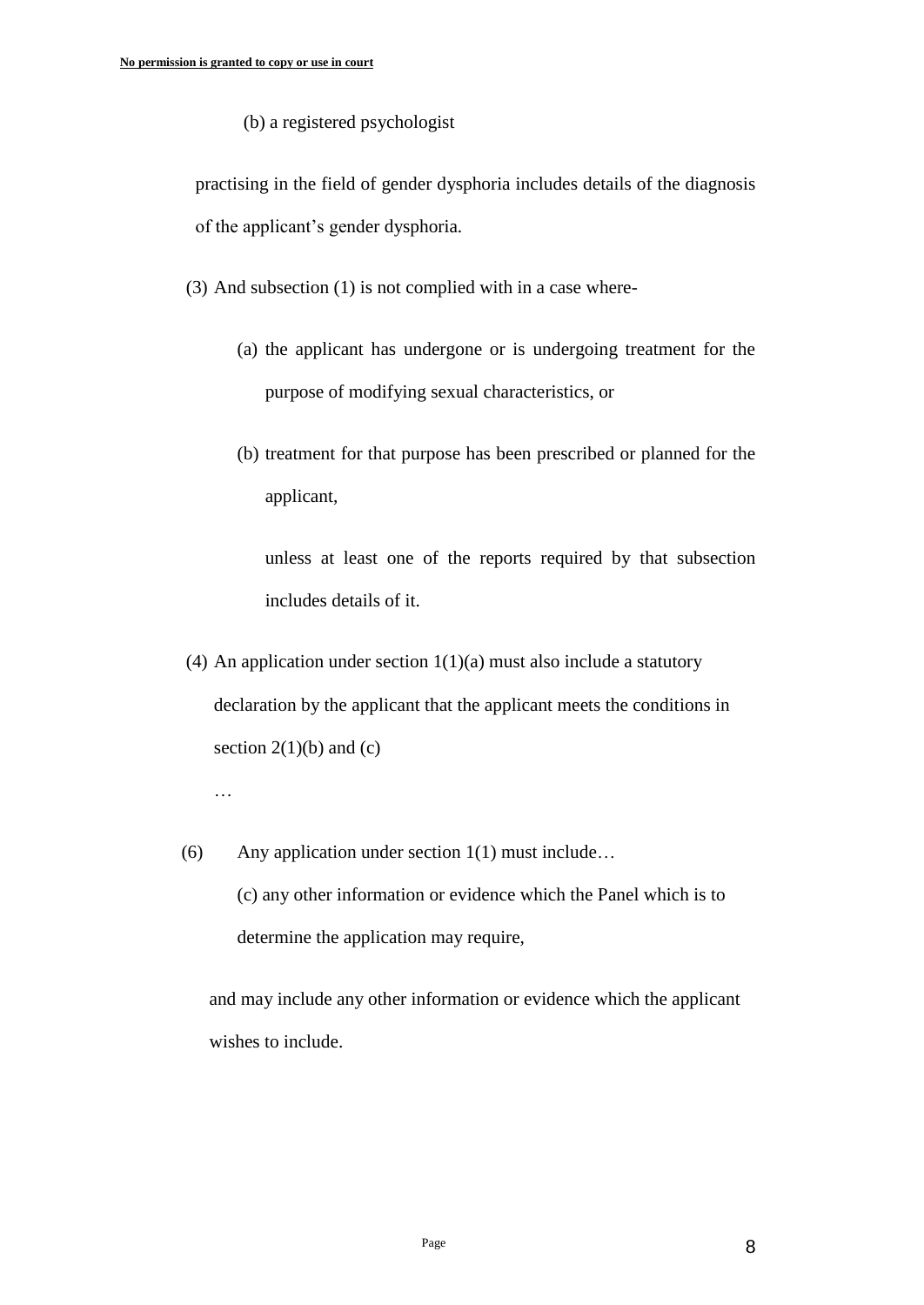## **The Application**

- 13. This application focuses on the requirement in section 3(3) that those who have undergone treatment for the purposes of modifying sexual characteristics or who plan to have such treatment or for whom such treatment has been prescribed, **must** (my emphasis) provide to the Panel considering their application details of the treatment they have undergone. Mr Brown put the case in three ways:-
	- (i) the requirement to provide this medical information is incompatible with the applicant's Article 8 right to respect for her privacy;
	- (ii) the requirement discriminates unlawfully against the applicant and other transgender people who have undergone surgery and is incompatible with Article 14 of the European Convention of Human Rights, in the context of Article 8 (and Articles 6, Article 1 Protocol 1). Mr Brown did not pursue the complaints in respect of Articles 6 and 1. They were unarguable.
		- (iii) the requirement discriminates unlawfully against the applicant on the grounds of sex and is thus incompatible with Article 14 in the context of Article 8.

## **Justiciability**

14. During oral submissions Mr McGurk submitted for the first time that the application was not justiciable. This had not been foreshadowed in any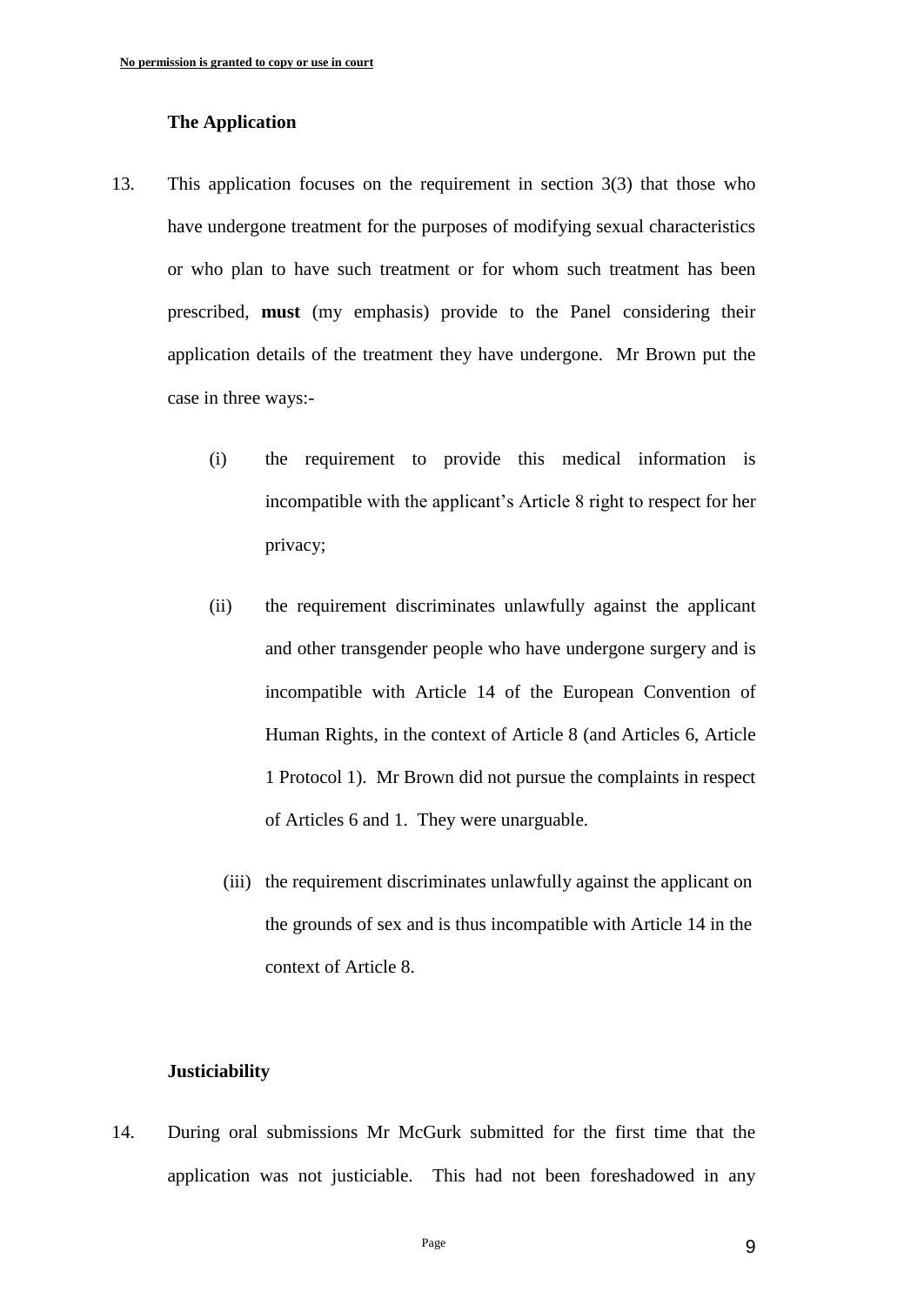skeleton argument. He submitted that the court could not interfere with the criteria selected by the state to determine applications for a Gender Recognition Certificate unless it were the case that the Act was a dishonest attempt to give effect to the decision in **Goodwin**. He relied on the observations of Baroness Hale at paragraph 53 of the decision of the House of Lords in **A v Chief Constable of West Yorkshire [2004] UKHL,** 21 where she recorded that the European Court of Human Rights in **Goodwin** had "held that the refusal of domestic law to recognise the reassigned gender 'no longer falls within the United Kingdom's margin of appreciation'. But it would be for the United Kingdom to decide how to fulfil its obligation to secure to trans people their right to respect for their private life and their right to marry." Mr McGurk relied on the view expressed by Judge Nicholas Paines as to the effect of paragraph 53 of **A** in the Tax Tribunal at **M v HMRC [2010] UKFTT 356**. The judge said, "I do not consider that the Human Rights Court intended the adequacy of a State's criteria for recognising gender to be a justiciable matter unless, perhaps, the criteria were so deficient as not to amount to an honest attempt to devise appropriate criteria". Mr McGurk correctly submits that what is asserted here falls far short of an allegation of a dishonest attempt to give effect to the decision in **Goodwin**. Mr Brown accepts that the government intended to, and believed they had, devised appropriate criteria but in the event have devised a process which is incompatible with the convention. That question must be justiciable, he submits. He relied on the decision of the Court of Appeal in **MB v SS for Work and Pensions [2014]** EWCA Civ 1112. This was a discrimination claim arising out of the refusal of the Secretary of State to pay a pension to a

Page 10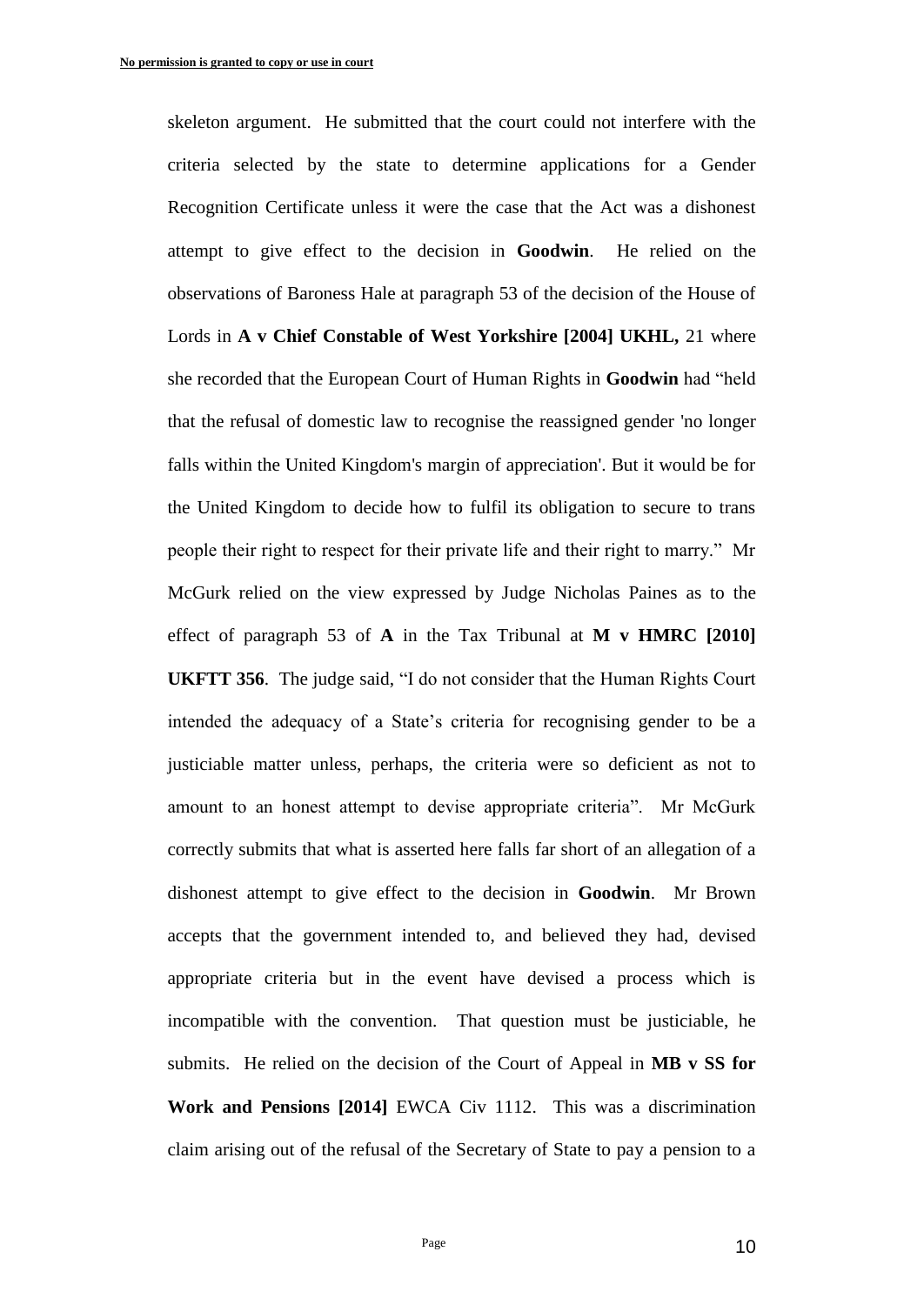male to female transsexual person who had lived for decades as a woman and who was married to a woman. She had not applied for a Gender Recognition Certificate because she did not wish her marriage to be brought to an end. She relied on the Social Security Directive and on the jurisprudence in the European Court of Justice. At paragraph 13 Underhill L J said:

"The starting-point in considering such a case is that in *Richards* the ECJ said in terms, at para. 21 of its judgment (p.1195C), that "it is for the member states to determine the conditions under which legal recognition is given to the change of gender of a person". But I accept that it is not possible to stop there. The Court clearly did not intend that member states should have *carte blanche*: that would be clear as a matter of principle, but the point is in any event made explicitly at para. 103 of the judgment of the Strasbourg Court in *Goodwin v United Kingdom* [2002] IRLR 664 which is the ultimate source  $6$  of the statement which I have quoted. If the conditions in question were such as to place unjustifiable restrictions on the right to have the acquired gender recognised the Court would no doubt hold that they were unlawfully discriminatory. The question in the present case is whether the requirement in section 4 of the Act that any subsisting marriage be annulled prior to the issue of a full gender reassignment certificate is unjustifiable."

Whilst this was not a claim under the Human Rights Act, the same principles must apply here. I am satisfied that the application is justiciable.

# **Article 8**

- 15. It was the Secretary of State's position in two skeleton arguments that the applicant's Article 8 rights were not engaged. Mr McGurk abandoned that point at the hearing. The Article 8 right to respect for private life is plainly engaged in an application for a certificate to recognise an acquired gender. The requirement to provide medical reports also engages Article 8. It is not necessary to refer to authority for these two propositions.
- 16. The effect of the grant of a Gender Recognition Certificate is profound and far reaching for the individual and the state. The state must adjust to the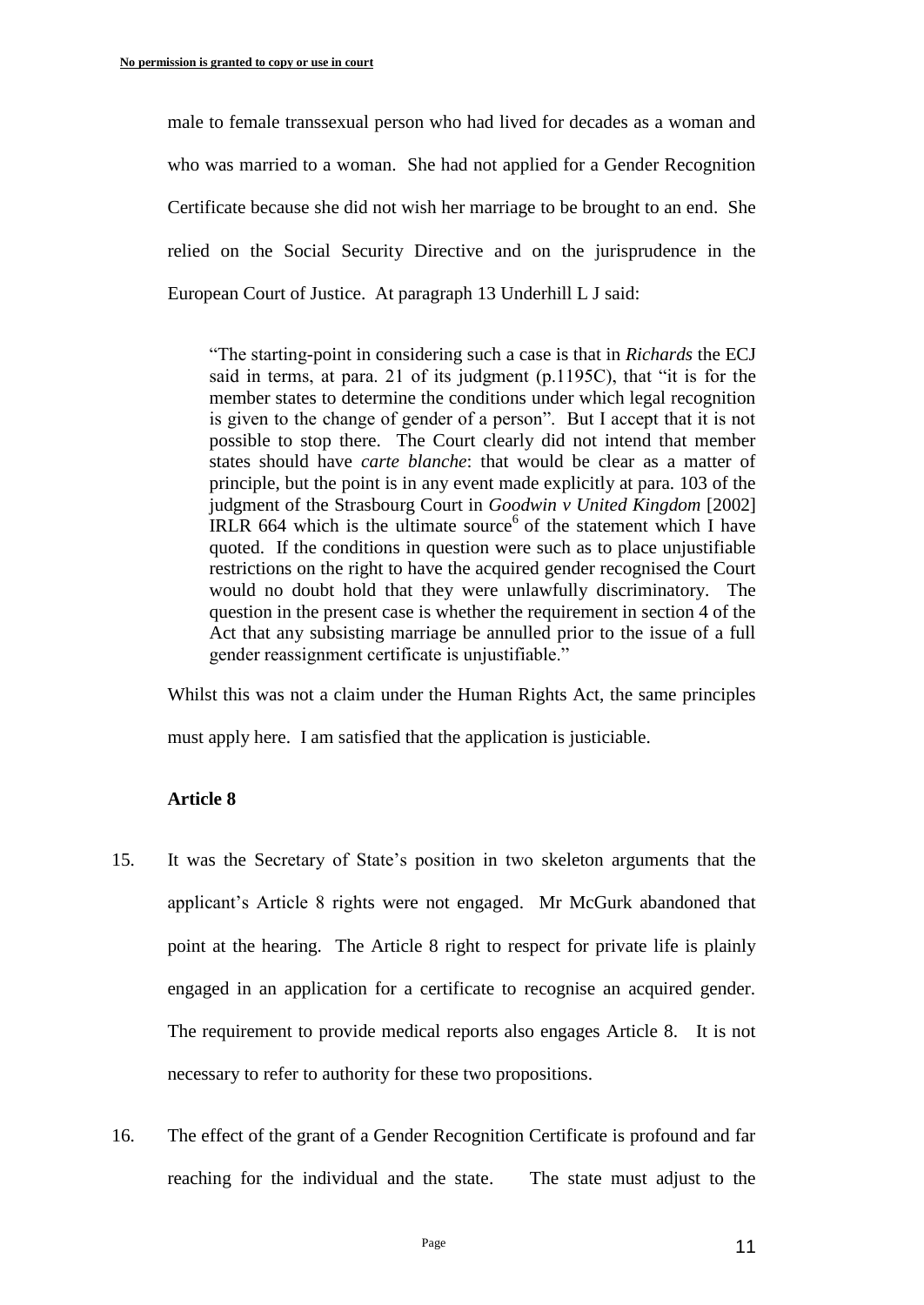citizen's new status and treat him or her accordingly for all purposes. There are changes to entitlement to benefits, pensions, health care services. A citizen's place in the criminal justice system is affected and so on.

- 17. Once a certificate is obtained it is recorded on the Gender Recognition Register and forms the basis of the new birth certificate to which the certificate holder is entitled. The Registrar informs HMRC and others of the existence of the certificate unless the certificate holder wishes to do so. It is compulsory to do so. HMRC have a specialist team who deal with such cases. Other public bodies must amend their records in accordance with the certificate as must employers. It is a criminal offence to disclose protected information (ie information in respect of the person's change of status) save in specified circumstances – see Section 22 of the Act.
- 18. The state is entitled to establish the criteria upon which a certificate may be granted. Mr Brown takes no issue with the three substantive criteria namely: i) the existence or previous existence of gender dysphoria ii) the requirement to live in the acquired gender for 2 years and iii) the requirement for an intention to live in the acquired gender for life. These are all matters of substance which must be proved by all applicants. As to the evidence criteria in section 3 he does not argue that a requirement for medical reports is incompatible with Article 8 per se. His attack is directed to the requirement that where treatment to modify sexual characteristics has been planned or undergone one of the reports must set out the details of that treatment. NB treatment includes but is not restricted to surgery.

Page 22 and 22 and 22 and 23 and 23 and 23 and 23 and 23 and 23 and 23 and 23 and 23 and 23 and 23 and 23 and 23 and 23 and 23 and 23 and 23 and 23 and 23 and 23 and 23 and 23 and 23 and 23 and 23 and 23 and 23 and 23 and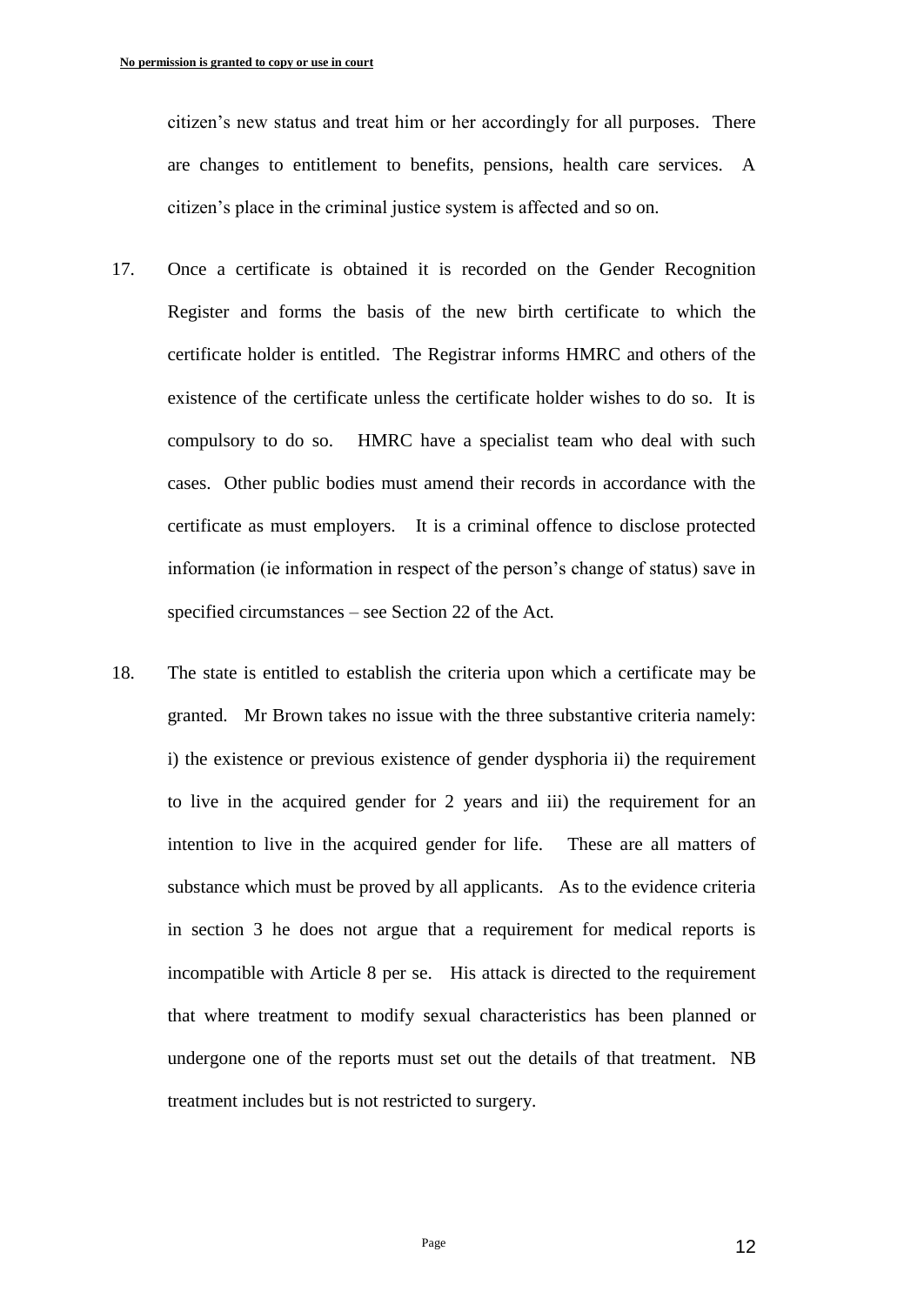- 19. Mr Brown submits that details of treatment (in this case surgery) are irrelevant and so unnecessary because a Panel must grant a certificate where it is satisfied that the applicant
	- has or has had gender dysphoria;
	- has lived in the acquired gender throughout the period of two years ending with the date on which the application is made; and
	- intends to continue to live in the acquired gender until death

(see section 1(1) above).

- 20. Thus, Mr Brown submits, someone who has had no treatment (and in respect of whom treatment is not planned or prescribed) may obtain a certificate. This is true, provided the applicant has medical reports setting out the diagnosis of gender dysphoria and can satisfy the Panel of the other requirements in subsection  $2(1)$ . I suspect this is not easily done in the absence of any treatment to modify sexual characteristics but the Act allows for a certificate to be granted in such a case. It follows therefore, Mr Brown submits, that details of treatment (here surgery) cannot be necessary to the decision to grant a certificate. Thus the requirement to provide details of the surgery is an unjustifiable interference with the applicant's Article 8 rights.
- 21. Mr Brown accepts that there is a legitimate aim, namely recognition in law for all purposes for people who have (I would add - or have had) gender dysphoria and wish to live in their acquired sex for the rest of their lives. He also accepts that the state must ensure that certificates are not granted when they should not be. I would add that the state must ensure that certificates are not refused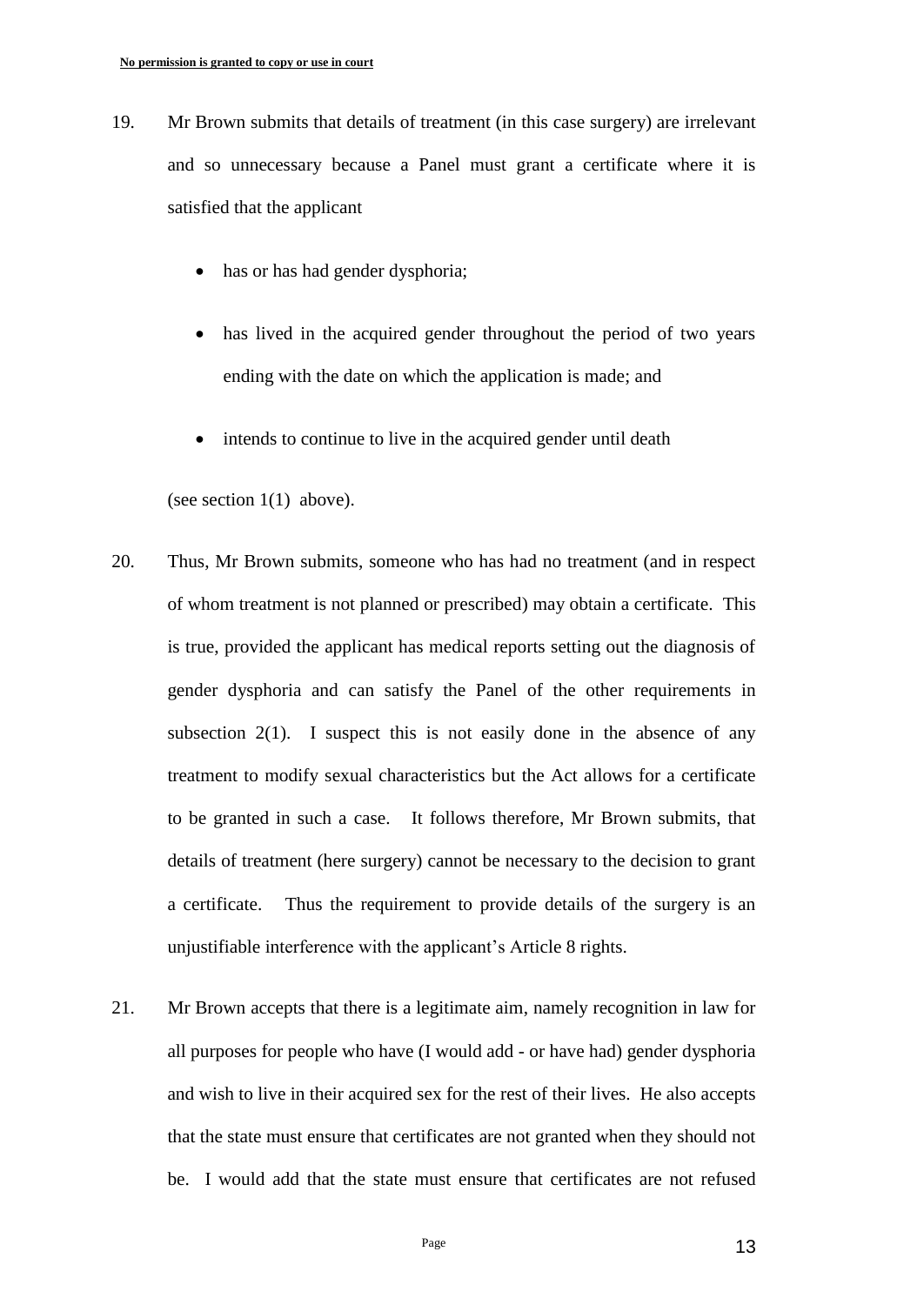when they should be granted. He submits that it cannot be necessary or proportionate to that legitimate aim to require the provision of the details of surgical procedures when a certificate must be granted to those who have undergone no treatment to change their sexual characteristics provided they satisfy the statutory criteria.

- 22. I have already recorded that many transsexual persons wish to (or feel compelled to) and do undergo surgery. Where a person no longer has gender dysphoria because he or she now lives comfortably in their acquired gender as a result of surgery or other treatment, his or her application will rely on the second part of section  $2(1)(a)$ . (As a person who 'has had' gender dysphoria), gender dysphoria is no longer present because the treatment has rendered the gender dysphoria part of his or her history.
- 23. Undergoing or intending to undergo surgery for the purposes of modifying sexual characteristics is overwhelming evidence of the existence now or previously of gender dysphoria and of the desire of the applicant to live in the acquired gender until death. No competent, conscientious medical practitioner could produce a report on gender dysphoria (past or present) which did not refer to treatment received.
- 24. Section 3 of the Act, read as a whole, provides the mechanism whereby all evidence relevant to the criteria in section 2(1) is put before the Panel. Some because it is mandatory to do so, some because the Panel may ask for it and some because the applicant wishes the Panel to have it (see section  $3(6)$ ) above). Where an applicant has not undergone treatment that fact is before the Panel. Mr McGurk informed me that where an applicant has not

Page 214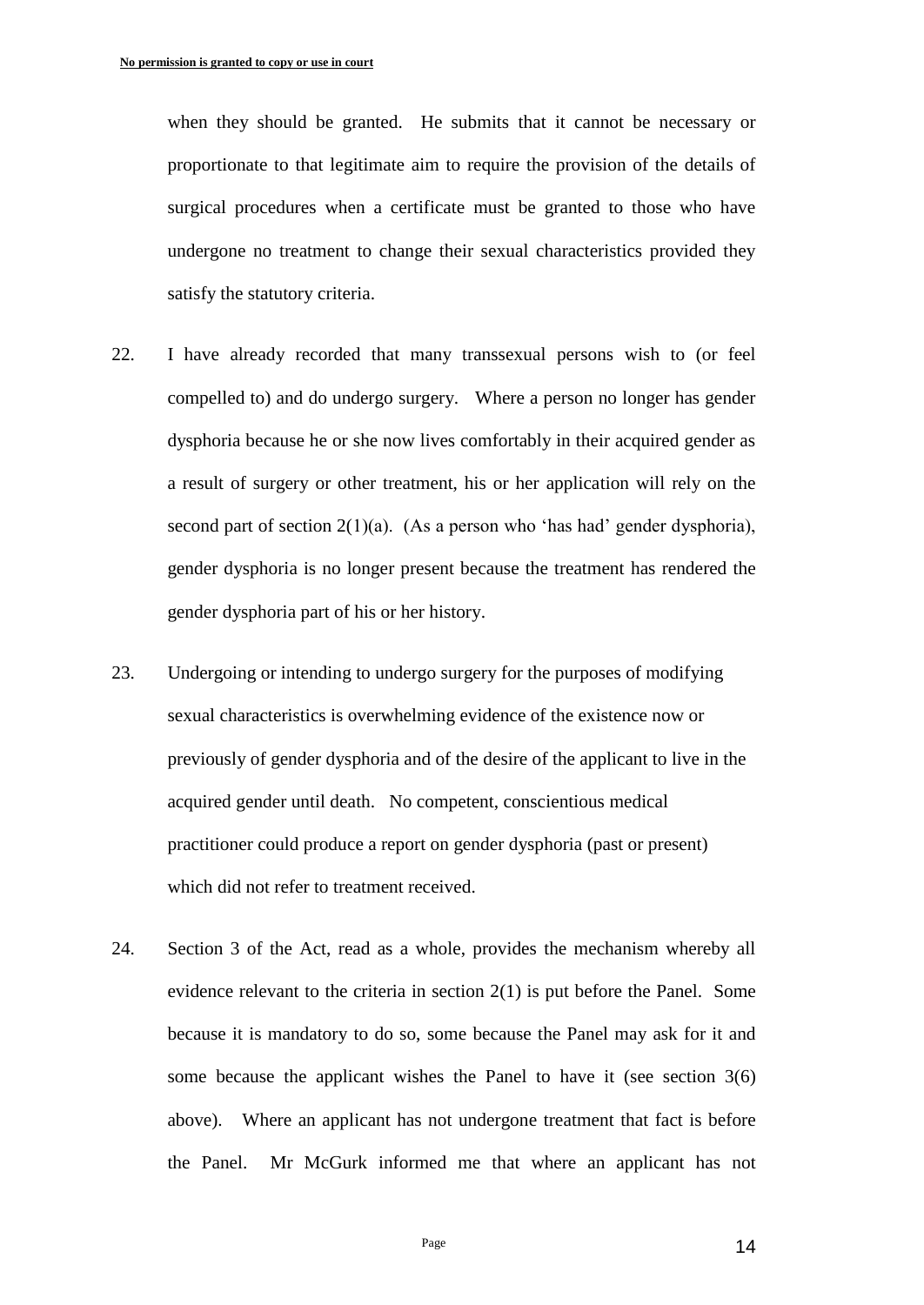undergone any treatment it is the Panel's usual procedure, pursuant to section 3(6), to require the second report to explain why this is the case. He also submitted, reasonably, that people who have had surgery will want this information to be before the Panel. Mr Brown says that this should be a matter of choice for the applicant for a certificate, not a matter of compulsion. I cannot agree. Surgery is, for that applicant, an essential and irreversible step in the transition to his or her acquired gender. Were the provision to the Panel of such information to be dependent on the wishes of the applicant and the applicant were to withhold it (and persuade a doctor to do so), a Panel would be making a decision on partial information in respect of the required criteria in that applicant's case. The far-reaching effects of the decision to grant (or to refuse) require that it is made on the basis of full information in respect of each applicant (whether he or she has undergone surgery, other treatment or not). Where an applicant has undergone surgery, or plans to do so, that fact is highly relevant, if not central, to his or her application. It is plainly necessary to the Panel's consideration of the criteria in section  $2(1)(a)$ -(c).

25. In her statement in support of the application the solicitor who was then acting for the applicant asserts that section 3(3) GRA "… requires the disclosure of applicant A's medical history including specific details of the most intimate of surgical procedures". That is not correct. Section 3(3) is satisfied (as it was in this case) by the provision of the name of, or a list of the names of, the procedure/s. There is no question, as was asserted in the written submissions, of a Panel "raking over" details of the treatment nor of "the government" becoming aware of the intimate details of surgery. The information is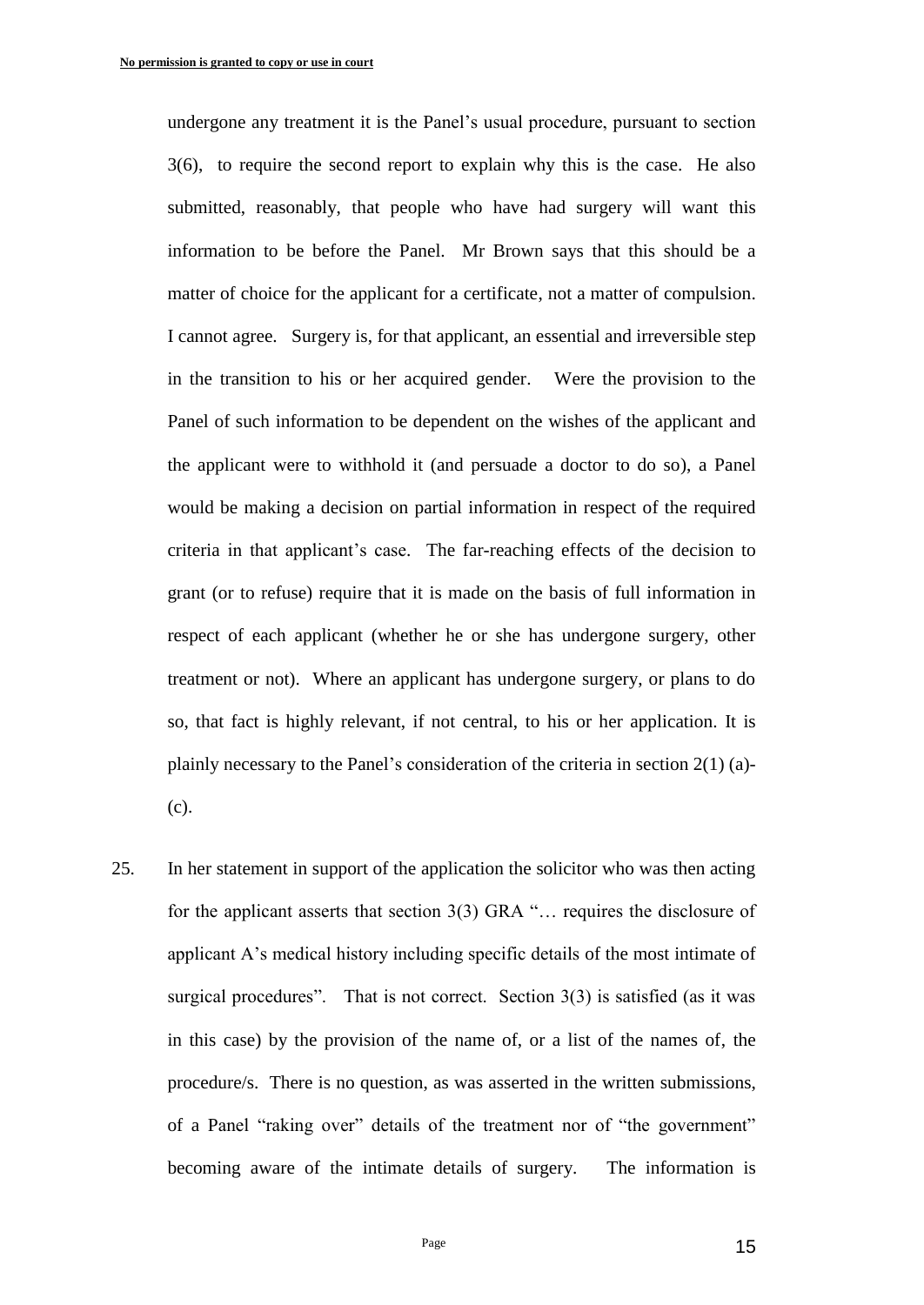provided to a small Panel set up by but independent of government. It does not go beyond the Panel.

- 26. I accept that there are people living in their acquired gender who do not wish others to know that they were formerly of the opposite sex. That wish cannot sensibly apply to the Panel whose function is to recognise and certify, where appropriate, an acquired gender. It is inherent in the process that an applicant has a birth gender which is different from the acquired gender. The Panel has to know.
- 27. Many people who have undergone surgery do not wish that fact to be widely known but it is not a secret; the many medical and nursing professionals involved in the therapy, surgery and after care, are aware of it. The notes about it form part of the NHS records. Health care professionals are bound not to disclose such information by their professional codes of practice. The very sensitive information provided to the Panel may be used only for the purposes of the application. There are, as I have already said, criminal sanctions for anyone who discloses protected information.
- 28. Given that this information is necessary to the decision to be taken, that its dissemination beyond the Panel is prohibited, I am satisfied that the provision of the information required in paragraph 3(3) is necessary and proportionate to the legitimate aim. There is no incompatibility with Article 8.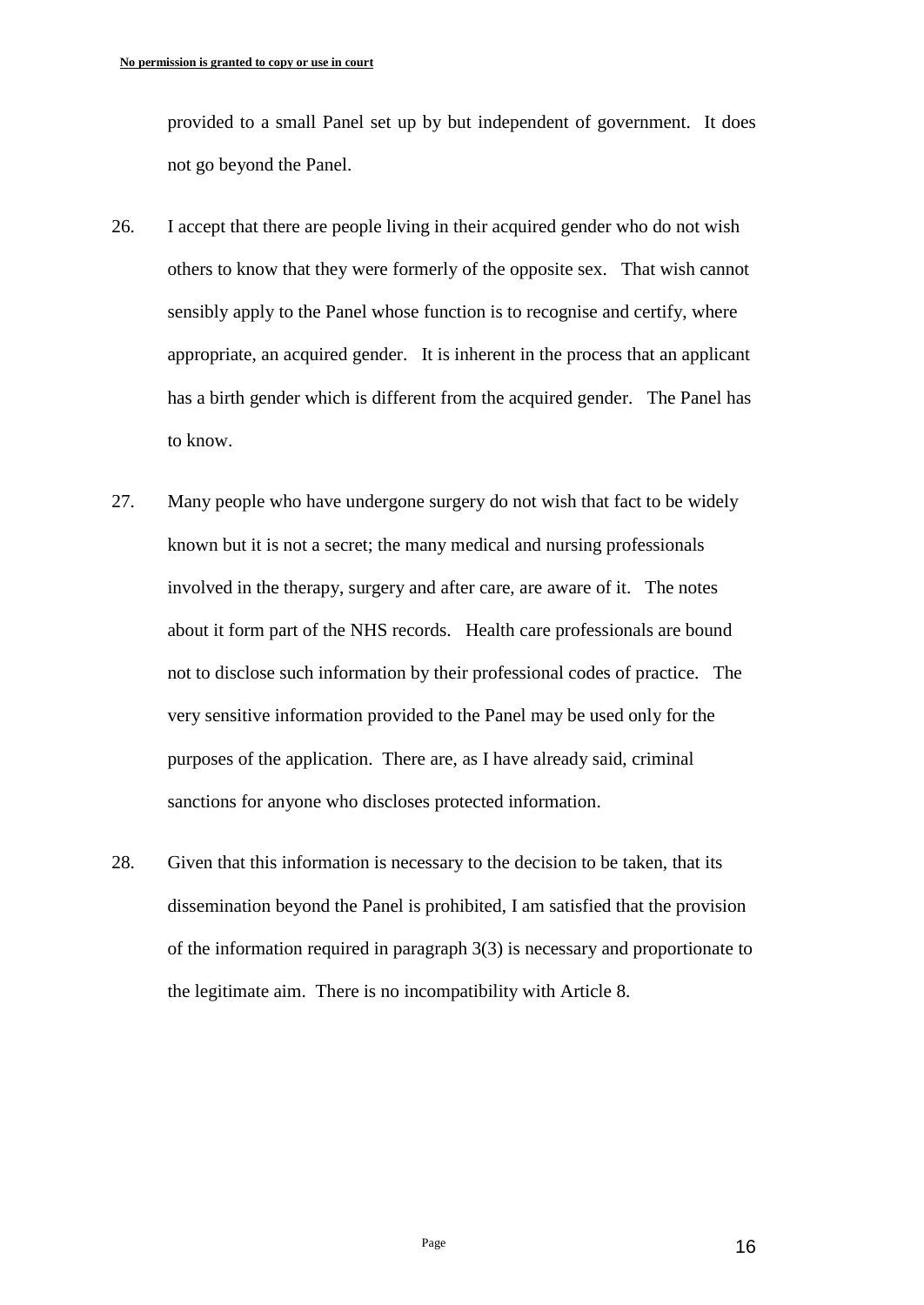#### **The Secondary Case**

29. Mr Brown's submission is this: the GRA sets a higher evidential burden for transsexuals who plan to undergo or have undergone gender reassignment surgery than it does for transsexuals who do not or have not. This distinction is, he submits, incompatible with Article 14.

#### **Article 14**

30. Article 14 provides:

"The enjoyment of the rights and freedoms set forth in this convention shall be secured without discrimination on any ground such as sex, race, colour, language, religion, political or other opinion, national or social origin, association with a national minority, property, birth or other status".

- 31. The Article 14 right is not freestanding; it prohibits discrimination in the context of the enjoyment of other convention rights. Here the discrimination alleged is in respect of Articles 8, 6 and Article 1 Protocol 1.
- 32. In this part of his case Mr Brown alleges discrimination on the ground of "other status", namely the status of being a post-operative transsexual person. Mr McGurk submits that whilst being a transsexual person could constitute "other status" it is not permissible further to subdivide that status. He pointed out that there is no case in which such a status is recognised. Since the categories of "other status" are not closed that point has limited value. Mr Brown relies on the speech of Lord Neuberger in **R (on the application of RJM (FC)) v Secretary of State for Work and Pensions** (Respondent) [2008] UKHL 63 at paragraphs 42-45. Lord Neuberger observes that a

Page 17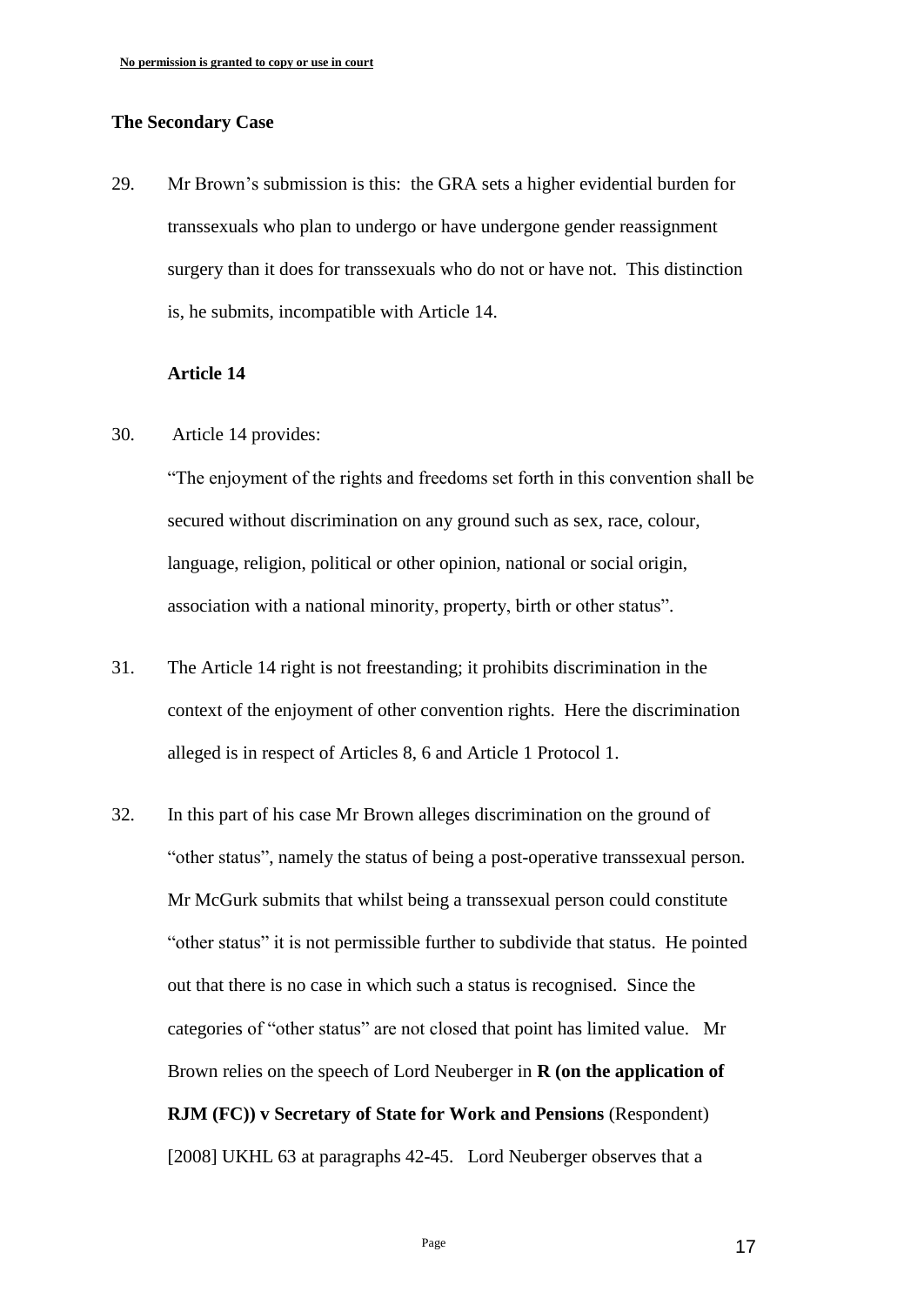generous interpretation is to be given to the words "other status" and it may go beyond the conventionally accepted personal characteristic. In that case the House of Lords concluded that homelessness did constitute "other status". The Court of Appeal had come to the opposite conclusion. This demonstrates that identifying what is meant by other status is not straightforward. The question of choice in the context of homelessness was considered in **R and RJM** but when dealing with a person who has undergone radical surgery to deal with gender dysphoria considerations of choice are neither helpful nor informative. What matters is the status not by what route the applicant achieved it. I have been referred to a number of different situations where a litigant has achieved the required status, including a dog owner, a flat owner. With some hesitation I take a generous approach to the interpretation of "other status" and accept that being a post-operative transsexual person does constitute "other status" within Article 14.

- 33. Mr Brown submits that the evidential burden imposed by the Act on the applicant is greater than the burden on a transsexual person who has not undergone surgery and does not intend to do so.
- 34. As I observed earlier, the requirement to provide the detail is not restricted to surgery; it is a requirement to provide the details of treatment for the purposes of modifying sexual characteristics. This includes those who have undergone hormone treatment as well as those who have undergone or intend to undergo surgery. The evidential burden is the same in each case.
- 35. In any event I do not accept the primary submission. The burden is the same for those who have and have not had treatment (including surgery). Each

```
Page 28 and 28 and 28 and 28 and 28 and 28 and 28 and 28 and 28 and 28 and 28 and 28 and 28 and 28 and 28 and 28 and 28 and 28 and 28 and 28 and 28 and 28 and 28 and 28 and 28 and 28 and 28 and 28 and 28 and 28 and 28 and
```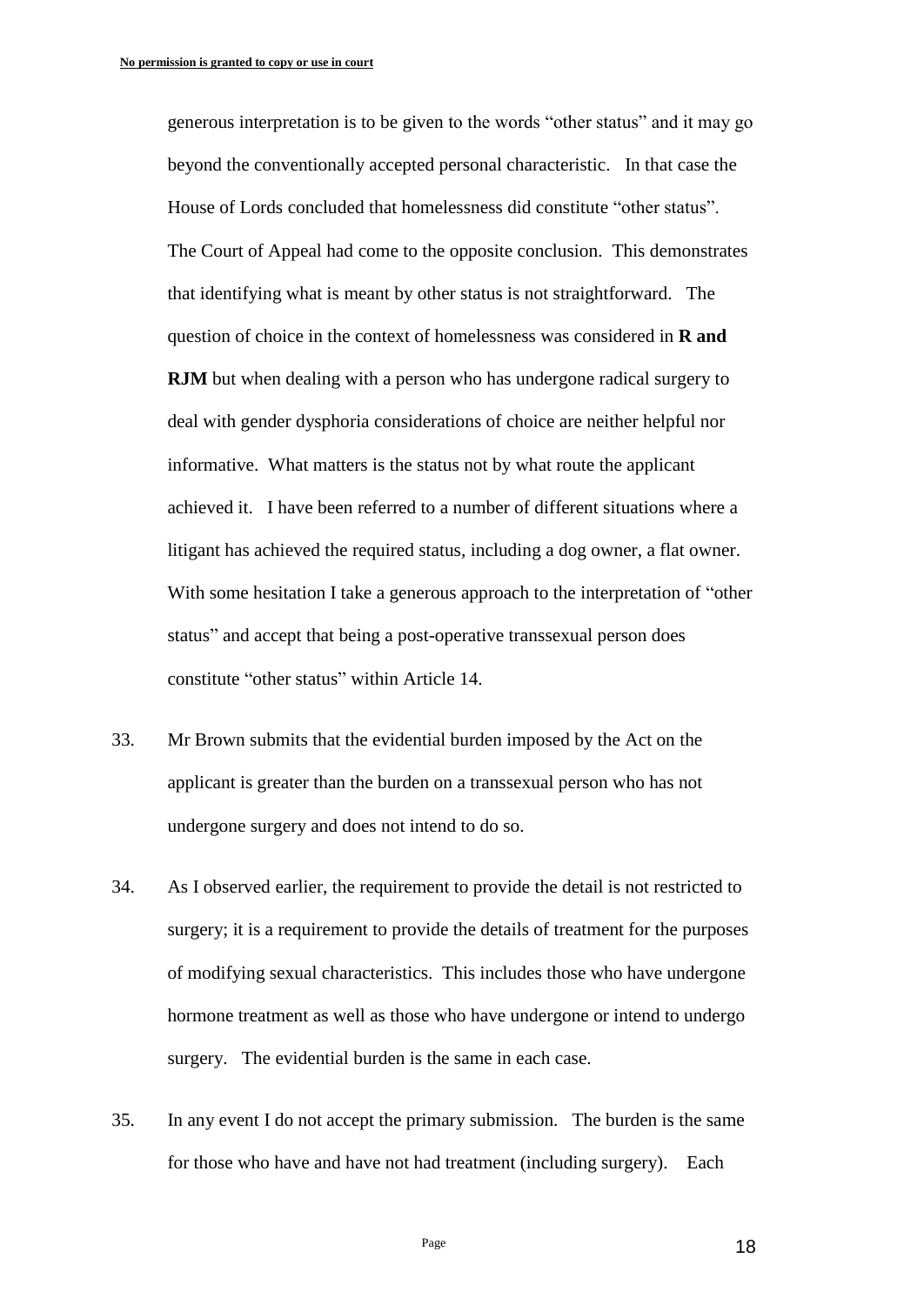must provide two medical reports. Where treatment has been undergone, or is proposed, one of the reports must contain the detail of the treatment (surgery or otherwise). I do not accept that this somehow makes it more difficult for a transsexual person who has undergone surgery to obtain a certificate than the transsexual person who has not undergone surgery. Undergoing gender reassignment surgery is physically and psychologically intrusive. It involves long term preparation and hormone treatment and then radical surgery, the purpose of which is to change fundamentally the appearance of a person so that the physical (and psychological) characteristics are those of the acquired gender. The state does not require anyone to undergo this. What the state does require is that the second report includes the name of or a list of the procedures undergone. An applicant who has not undergone surgery is required by the panel to explain his or her reasons. It might be thought that such a requirement is at least as intrusive as the requirement for the provision of the details of treatment.

36. I do not accept that there is any discrimination against the applicant in her enjoyment of her Article 8 rights by reason of her status as a post surgery transsexual person. The secondary case must fail.

#### **The Tertiary Case**

37. Here again the applicant relies on Article 14. This time it is alleged that the applicant has been discriminated against on the grounds of sex in respect of her enjoyment of Articles 8. Mr Brown sought to develop an argument that the applicant was discriminated against on account of her womanhood – which I understood to be the fact of being a woman as a result of surgery and other

Page 19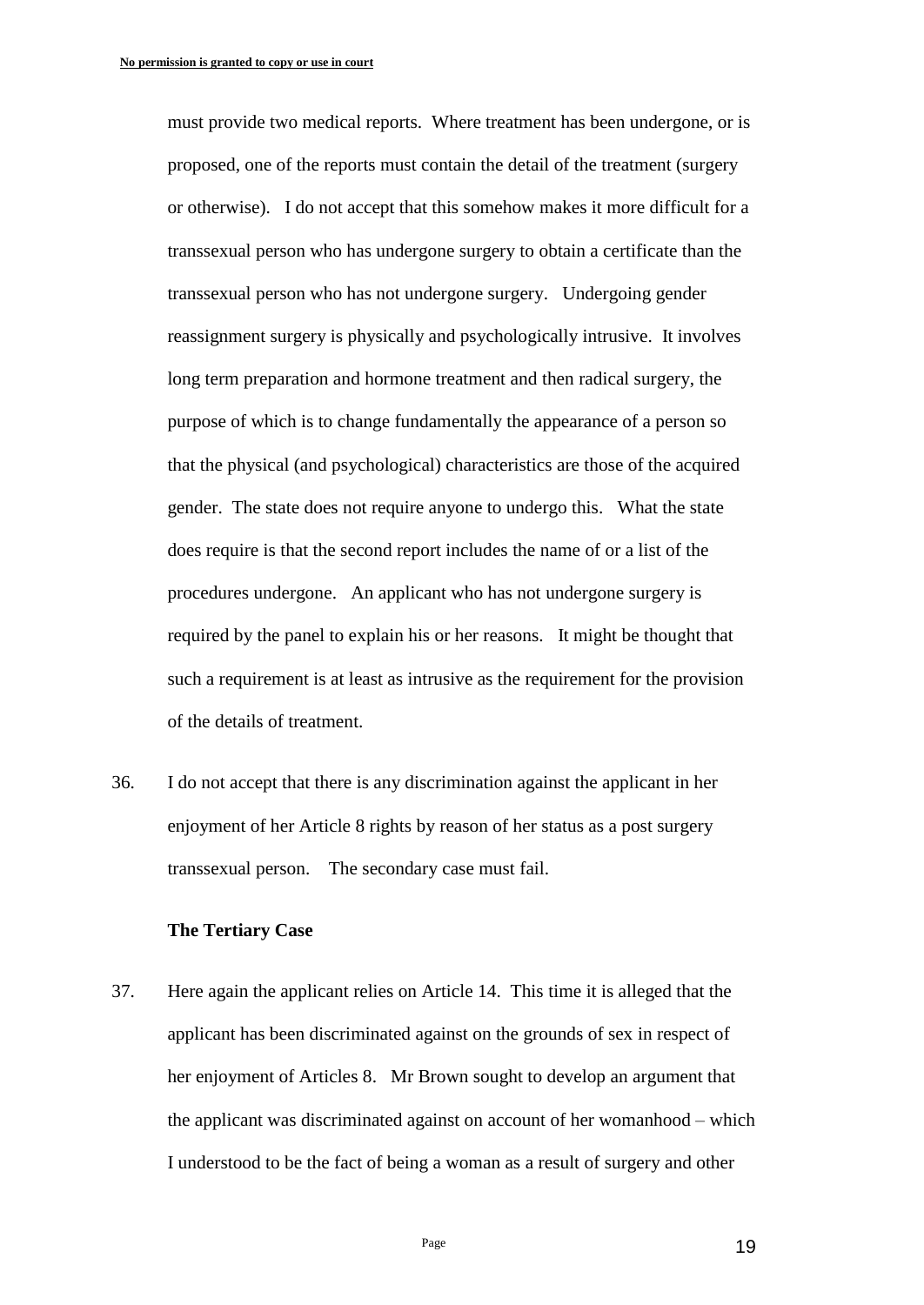treatment. This is effectively a re-run of the secondary case about which my findings are above. At paragraph 18 of his skeleton argument Mr McGurk submits "The GRA …imposes the same evidential requirements on applicants for gender recognition irrespective of sex. So if a biological male or a biological female applies for a certificate, they will each have to meet the requirements of section 3 irrespective of their biological sex. If either has had, is having or plans to have "treatment for the purposes of modifying sexual characteristics" each will have to meet the requirements in s3(3). In other words, sex is irrelevant". I agree.

- 38. Mr Brown submits that this approach fails to recognise the shifts in society's attitudes to gender, the move away from rigid categories to a more fluid approach. The insuperable difficulty for Mr Brown is that in law a person's sex remains the one recorded on the Birth Certificate, ie his or her biological sex, the sex at chromosome level until the grant of a certificate recognising a different gender. Therefore at the time the application is made the male to female transitioning transsexual person is, in the eyes of the law, male. The evidence required of all those who have undergone surgery (and indeed any treatment) to modify their sexual characteristics is the same whether the applicant is male or female. There is no sex discrimination here. The tertiary case fails.
- 39. Accordingly this application is dismissed.

#### **Post Script**